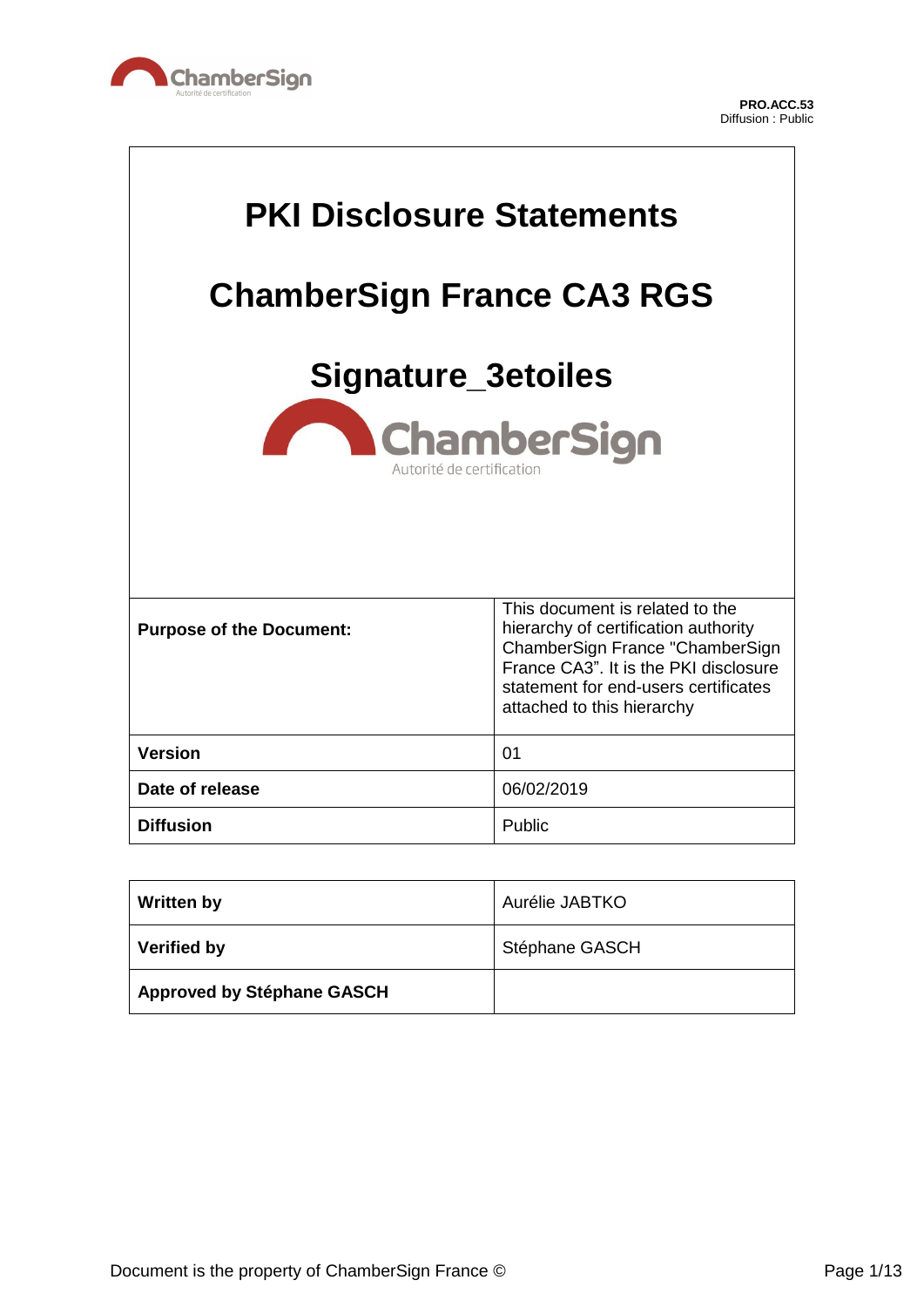

| <b>Record of versions</b> |                          |
|---------------------------|--------------------------|
| Version                   | Nature of the evolutions |
| 01                        | Creation                 |
|                           |                          |
|                           |                          |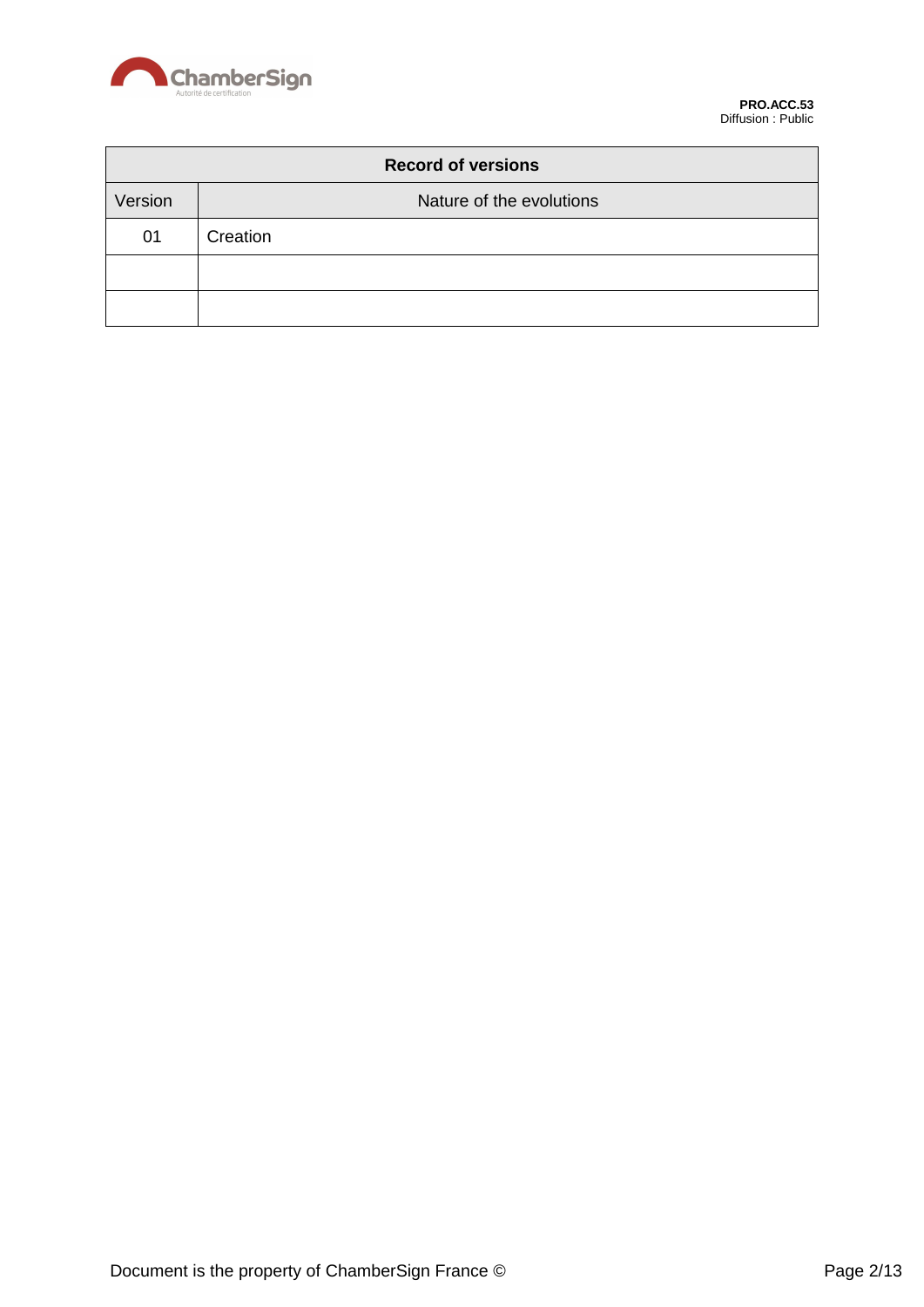

#### **Warning**

This document is protected by the French Code of Intellectual Property of 1<sup>st</sup> July 1992, including those relating to literary and artistic property and copyrights, as well as all applicable international conventions. These rights are the exclusive property of **ChamberSign France**. The reproduction, representation (including the publication and distribution), in whole or in part, by any means (including electronic, mechanical, optical, photocopying, computer), not previously authorized in writing by **ChamberSign France** or assigns, is strictly prohibited.

Rightly, according to the article L.122-4 of the Intellectual Property Code "Any representation or reproduction in whole or in part without the consent of the author or his successors in title or in title is unlawful".

Exceptionally, the Code of the Intellectual Property authorizes, according to the article L.122- 5 of the Code, on the one hand, that Copies or reproductions strictly reserved for the private use of the copier and not intended for collective use"; on the other hand, that analyzes and short quotes for the purpose of example and illustration.

This representation or reproduction, by any means whatsoever, constitutes an infringement punishable by articles L. including 335-2 of the Intellectual Property Code.

This document, property of **ChamberSign France**, may be granted by licensing all private or public entities who wish to use as part of their certification services.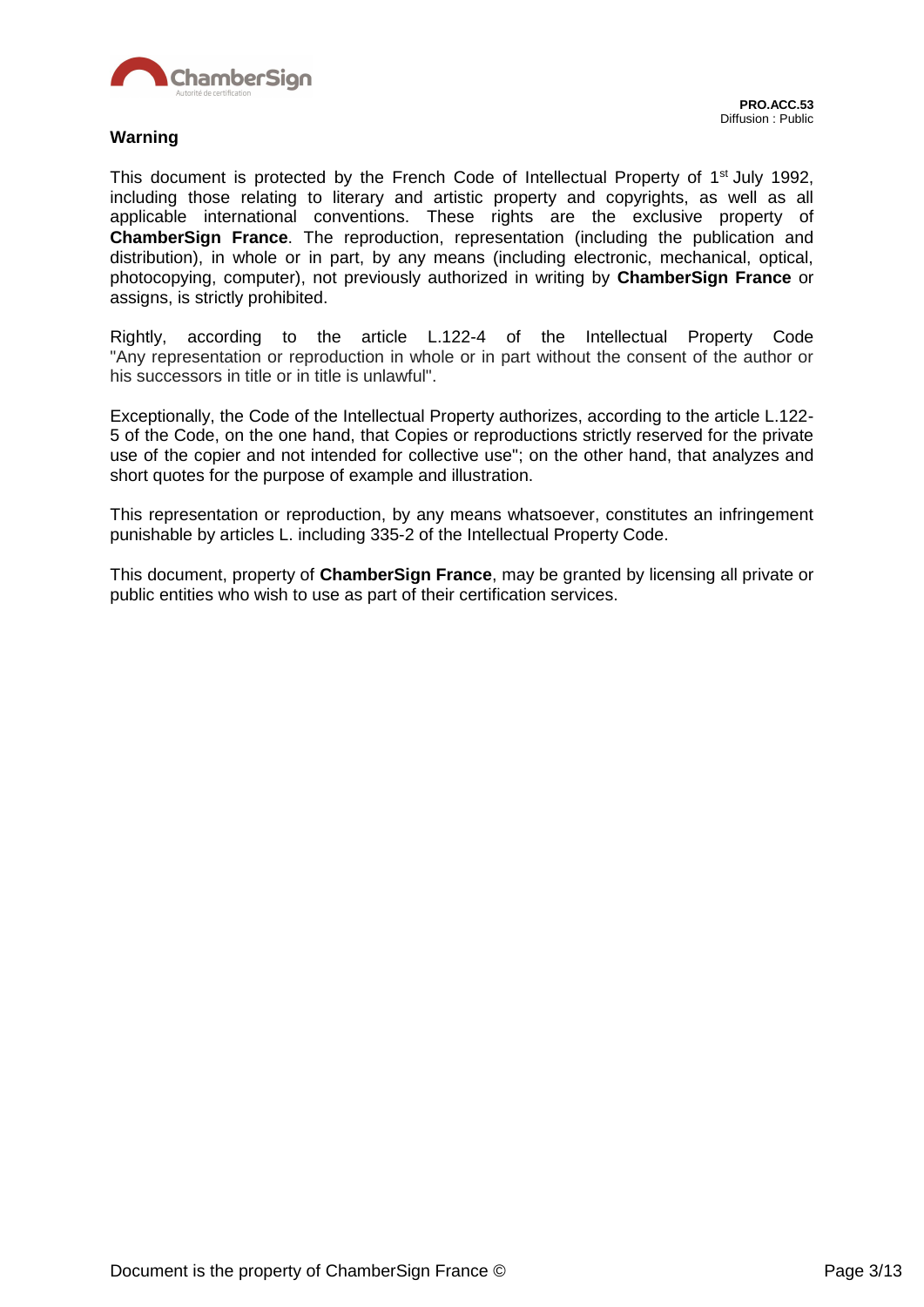

| <b>Statement types</b>                                | <b>Statement descriptions</b>                                                                                                                                                                                                                                                                                                                                                                                                                                                                                                                                                                                                                |
|-------------------------------------------------------|----------------------------------------------------------------------------------------------------------------------------------------------------------------------------------------------------------------------------------------------------------------------------------------------------------------------------------------------------------------------------------------------------------------------------------------------------------------------------------------------------------------------------------------------------------------------------------------------------------------------------------------------|
| TSP contact info:                                     | Any questions or comments about these CPS can be sent by email to the following address:<br>qualite@chambersign.fr                                                                                                                                                                                                                                                                                                                                                                                                                                                                                                                           |
| Certificate type, validation<br>procedures and usage: | Cryptographic media's subjects are qualified by ANSSI to the level required by the RGS. Key pairs of subject are<br>not escrowed or backuped. Cryptographic media containing the key pairs are only activated after entering an<br>activation code (PIN code) fully controlled by the subject which must be keeping secret under his exclusive<br>control. The activation data corresponds to PINs cryptographic media, which are personalized by subjects when<br>customizing their media which they must not communicate to anyone. The various components of the PKI are not<br>aware of this code at any moment.                         |
|                                                       | Usage is the electronic signature data by the subject of the certificate (to sign). Such electronic signature brings,<br>besides the authenticity and integrity of data and signed, the manifestation of consent of the signatory for the<br>content of these data. Moreover, ChamberSign France may be forced to issue test certificates. These test<br>certificates are identified as such in their DN by the explicit mention TEST. They are covered by any warranty by<br>ChamberSign France and they must never be used for purposes other than for testing purposes. In the late<br>stages of testing, these certificates are revoked. |
|                                                       | Certificates issued in accordance to these Terms of service contain the following OID: 1.2.250.1.96.1.8.1.4                                                                                                                                                                                                                                                                                                                                                                                                                                                                                                                                  |
|                                                       | The certificates identify the following information for natural persons:<br>field Description<br>DN encoded in UTF8String                                                                                                                                                                                                                                                                                                                                                                                                                                                                                                                    |
|                                                       | countryName ISO code on 2 letters (see ISO3166-1) of the country of the competent authority with which the<br>entity is officially registered (commercial court, ministry, etc.)<br>organizationName official name of the entity (corporate name of the registered office)<br>organizationalUnitName national identifier of the structure among:                                                                                                                                                                                                                                                                                             |
|                                                       | • For entities based in mainland France and overseas territories: 0002 << N ° SIRET on 14 characters >><br>• For entities based in New Caledonia: $S540 << N$ ° RIDET on 9 characters maximum >>                                                                                                                                                                                                                                                                                                                                                                                                                                             |
|                                                       | • For other entities based in a country of the European Community: S << 3-digit country ISO3166-1 code >> <<<br>14-digit EU VAT number >>                                                                                                                                                                                                                                                                                                                                                                                                                                                                                                    |
|                                                       | The field can be iterated 3 times<br>organizationIdentifier The official registration number of the service provider in accordance with [EN_319_412-1]                                                                                                                                                                                                                                                                                                                                                                                                                                                                                       |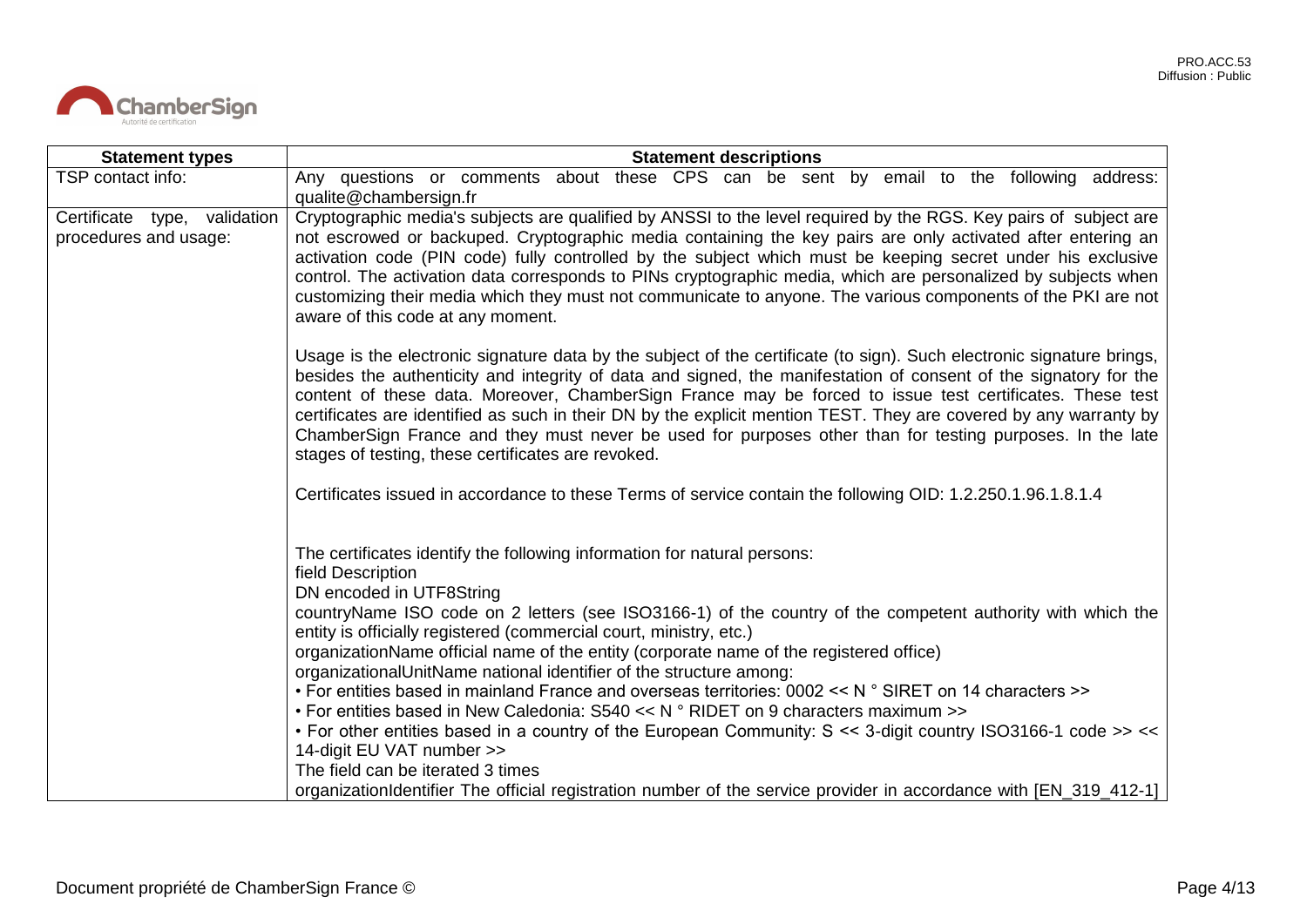

| clause 5.1.4. In France, this registration number may also consist of the prefix "SI: FR-" followed by the number      |
|------------------------------------------------------------------------------------------------------------------------|
| <b>SIREN or SIRET</b>                                                                                                  |
| Identifier of the entity with which the subject is linked                                                              |
| VAT <country code=""> - <intracommunity number="" vat=""></intracommunity></country>                                   |
| • NTR <country code=""> - <siren number=""></siren></country>                                                          |
| locality city where the subject's establishment is located                                                             |
| surName Name of the subject                                                                                            |
| givenName Firstname1 (, firstname2, firstname3 )                                                                       |
| The different names are mentioned in the order indicated on the identity document presented at the time of             |
| registration and the copy of which is kept in the registration file.                                                   |
| commonName Firstname1 (, Firstname2, Firstname3, ) NAME                                                                |
| The different names are mentioned in the order indicated on the identity document presented at the time of             |
| registration and the copy of which is kept in the registration file.                                                   |
| title if applicable, function of the subject within its structure                                                      |
| serialNumber 4-digit sequential number to process homonymy cases                                                       |
| By default, the value of this attribute is "0001". If a subject with all other attributes of the DN are identical      |
| (countryName, organizationName, organizationIdentifier, organizationalUnitName, and commonName) has                    |
| already been registered, the value of the serialNumber attribute for the new subject changes to "0002" and so on.      |
|                                                                                                                        |
| Certificate request files, containing the key pair to be certified, are sealed using the corresponding key pair.       |
| Information regarding the structure on which the subject is attached are subject to verification upon registration     |
| (existence, validity, ).                                                                                               |
|                                                                                                                        |
| The identity of the subject or person in charge of certicate is verified through verification of official identity     |
| documents during a face-to-face.                                                                                       |
|                                                                                                                        |
| Following validation of the certificate request file by the PKI registration function, the process consists to give by |
| hand a wide cryptographic media to the subject or the person in charge of the certificate, uniquely identified and     |
| linked to the subject, which will be customized under the control of subject: personalization of the activation code   |
| (PIN code), generating the key pair in the subject, sending the key pair to the certificate generation function,       |
| downloading the generated certificate on the media.                                                                    |
|                                                                                                                        |
| The certificate is accepted explicitely by the subject or person in charge of certificates at the delivery time.       |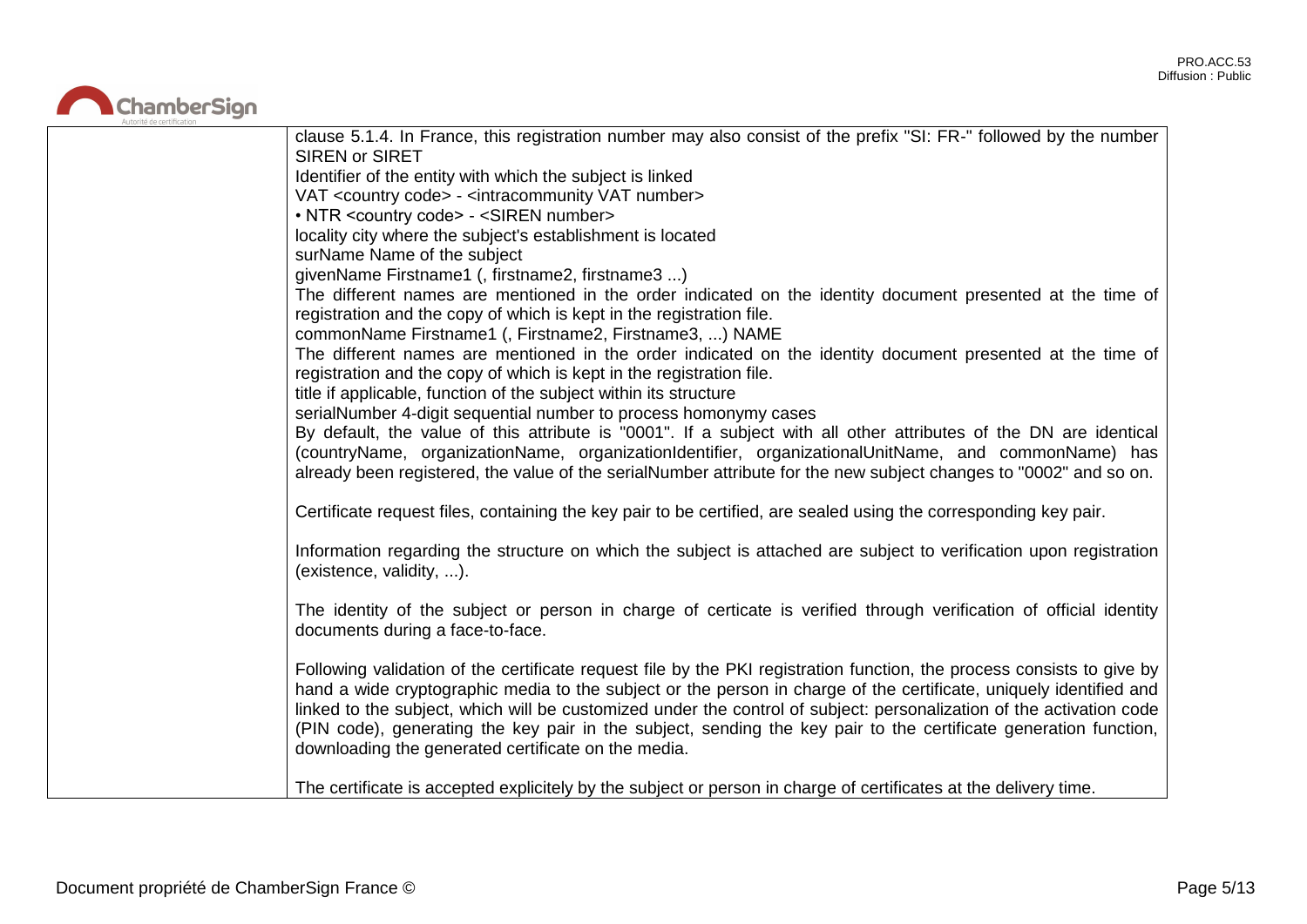

| The subject or the person in charge of certificates accepted his certificate by signing with his new certificate an<br>acceptance form online.                                                                                                                                                                                                                                                                                                                                               |
|----------------------------------------------------------------------------------------------------------------------------------------------------------------------------------------------------------------------------------------------------------------------------------------------------------------------------------------------------------------------------------------------------------------------------------------------------------------------------------------------|
| The renewal is made following the initial registration procedure.                                                                                                                                                                                                                                                                                                                                                                                                                            |
| The main cause for the issuance of a new certificate and the corresponding key pair is the end of validity of the<br>certificate. The validity period of certificates provided by ChamberSign France is three (3) years. The key pairs<br>must be effectively periodically renewed to minimize the risk of cryptographic attack.                                                                                                                                                             |
| A renewal can also be made in advance, following a declared event or incident by the subject or the person in<br>charge of certificates, the most frequent being the loss, theft or malfunction of cryptographic media. In this case<br>the renewal is, for the subject or the person in charge of certificates, to redo an initial application.                                                                                                                                             |
| A modification of the information contained in the certificate also involves the issuance of a new certificate (with<br>renewal of the key pair).                                                                                                                                                                                                                                                                                                                                            |
| Dans tous ces cas la délivrance d'un nouveau certificat est réalisée de manière identique au processus de<br>délivrance initiale. Seule la phase d'enregistrement peut différer pour un renouvellement. Par exemple seuls<br>quelques documents peuvent ne pas être demandé (acte de nomination du RL notamment).                                                                                                                                                                            |
| Any revocation request is subject to an applicant authentication and verification of his authority.                                                                                                                                                                                                                                                                                                                                                                                          |
| There can be no certificate suspension. Only the final certificate revocation can be performed. ChamberSign<br>France ensures the availability of the revocation status at any time and beyond the certificate validity period by<br>implementing the following measures:<br>. Publication without a time limit of revoked certificates published in the CSF;<br>• Compliance of the OCSP response, revoked in case of solicitation after the date of the end of life of the<br>certificate. |
| The following circumstances may cause the revocation of a certificate:<br>• the certificate key pair is lost, stolen, unusable (malfunction of support), compromised or suspected compromise<br>(request of the subject itself);<br>• information or attributes of the subject contained in the certificate is no longer valid or no more consistent with<br>the intended use of the certificate, this before the normal expiry of the certificate;                                          |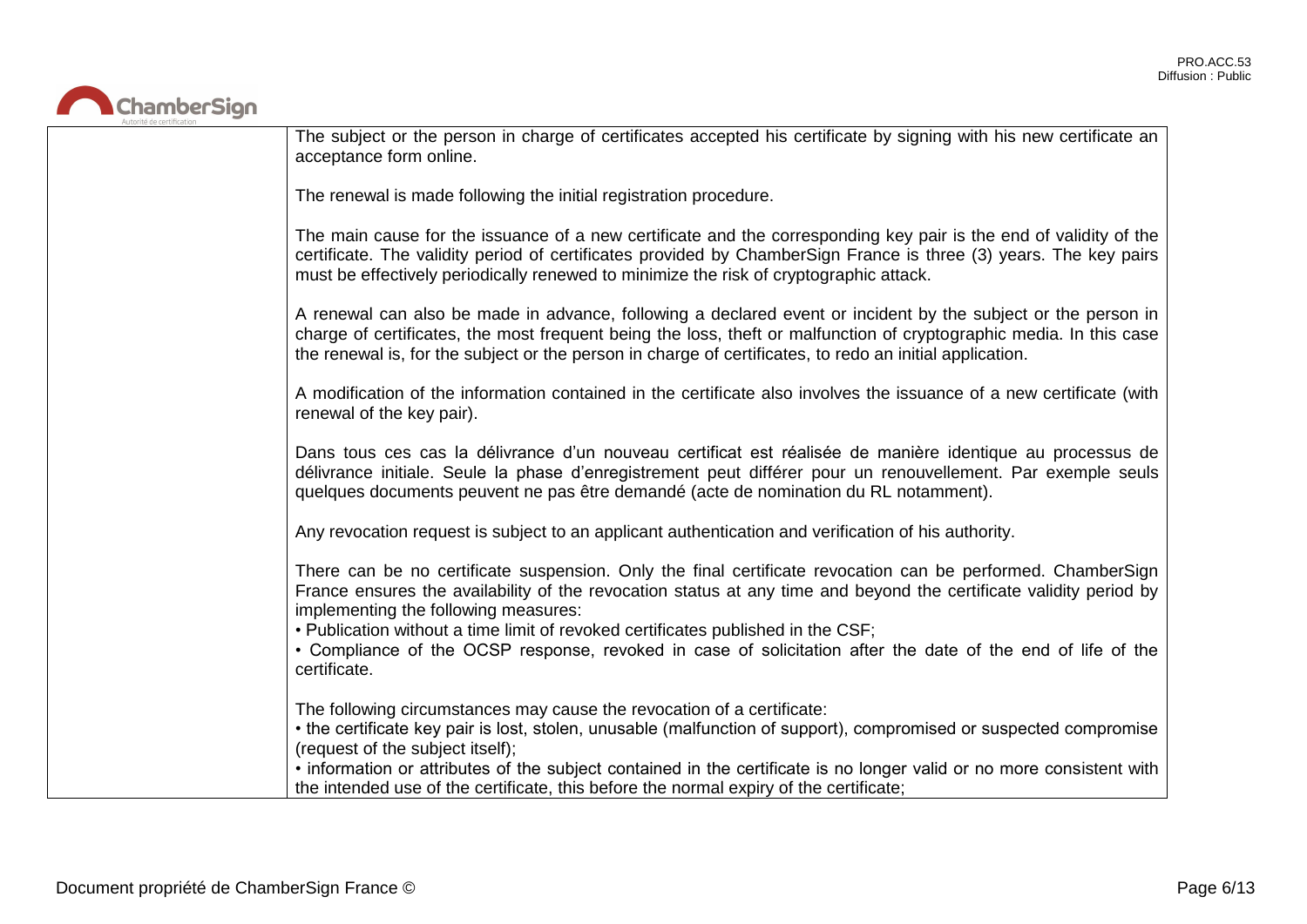

|                             | • cryptographic algorithms used are obsolete and are no longer considered safe;<br>• it has been shown that the subject has not respected the applicable terms of use of the certificate;                                                                                                                                                                       |
|-----------------------------|-----------------------------------------------------------------------------------------------------------------------------------------------------------------------------------------------------------------------------------------------------------------------------------------------------------------------------------------------------------------|
|                             | • the CA certificate is revoked (which results in the revocation of certificates signed by the corresponding key<br>pair);                                                                                                                                                                                                                                      |
|                             | • the subject no longer meets the professional requirements (cessation of activity, death).<br>The causes of revocation are never published.                                                                                                                                                                                                                    |
|                             | Revocation requests are processed within 24 hours after receiving the request, 7 days / 7 (weekends and<br>holidays included if the revocation is processed by the subject the person in charge of certificates or natural<br>person mandated to represent the subject), excluding consecutive revocations to requests for modification of the<br>subject data. |
|                             | The revocation management function is available round the clock, 7 days a week. The maximum duration of<br>downtime per interruption (failure or maintenance) of the revocation management function is 1 hour. The<br>maximum total duration of downtime per month of revocation management function is 4 hours.                                                |
| Reliance limits :           | The Client agrees that ChamberSign France retains documents for proof of identification control of the subject for<br>the periods provided in the Certificate Policy and the documents relating to the conclusion of this contract.                                                                                                                             |
|                             | The event logs are kept on site for a period of one (1) month.                                                                                                                                                                                                                                                                                                  |
|                             | After their generation, they are archived and kept for seven (7) years.                                                                                                                                                                                                                                                                                         |
|                             | The original registration files are archived with archivers third party for a period of eleven (11) years from the<br>issuance of the certificate.                                                                                                                                                                                                              |
|                             | If Client's request to obtain a copy of the registration dossier, the Client will be charged the corresponding cost.<br>Certificates and CRLs are archived for a period of seven (7) years after their expiry.                                                                                                                                                  |
|                             | If the Client wishes that the registration files, the Certificates or the CRLs are kept for a longer period of archiving,<br>he will have to make the necessary ones and to take the cost himself at his charge.                                                                                                                                                |
| Obligations of subscribers: | The Client and its Legal Representative undertake to respect the provisions of the PDS.                                                                                                                                                                                                                                                                         |
|                             | The Client and its Legal Representative are responsible for the management of Certificates issued to employees,<br>delegates or agents of Client under the subscription agreement and undertake to ensure that any Certificate's<br>subject violating obligations under the Terms and that no fraud or error is committed. As such, the Client and its          |
|                             |                                                                                                                                                                                                                                                                                                                                                                 |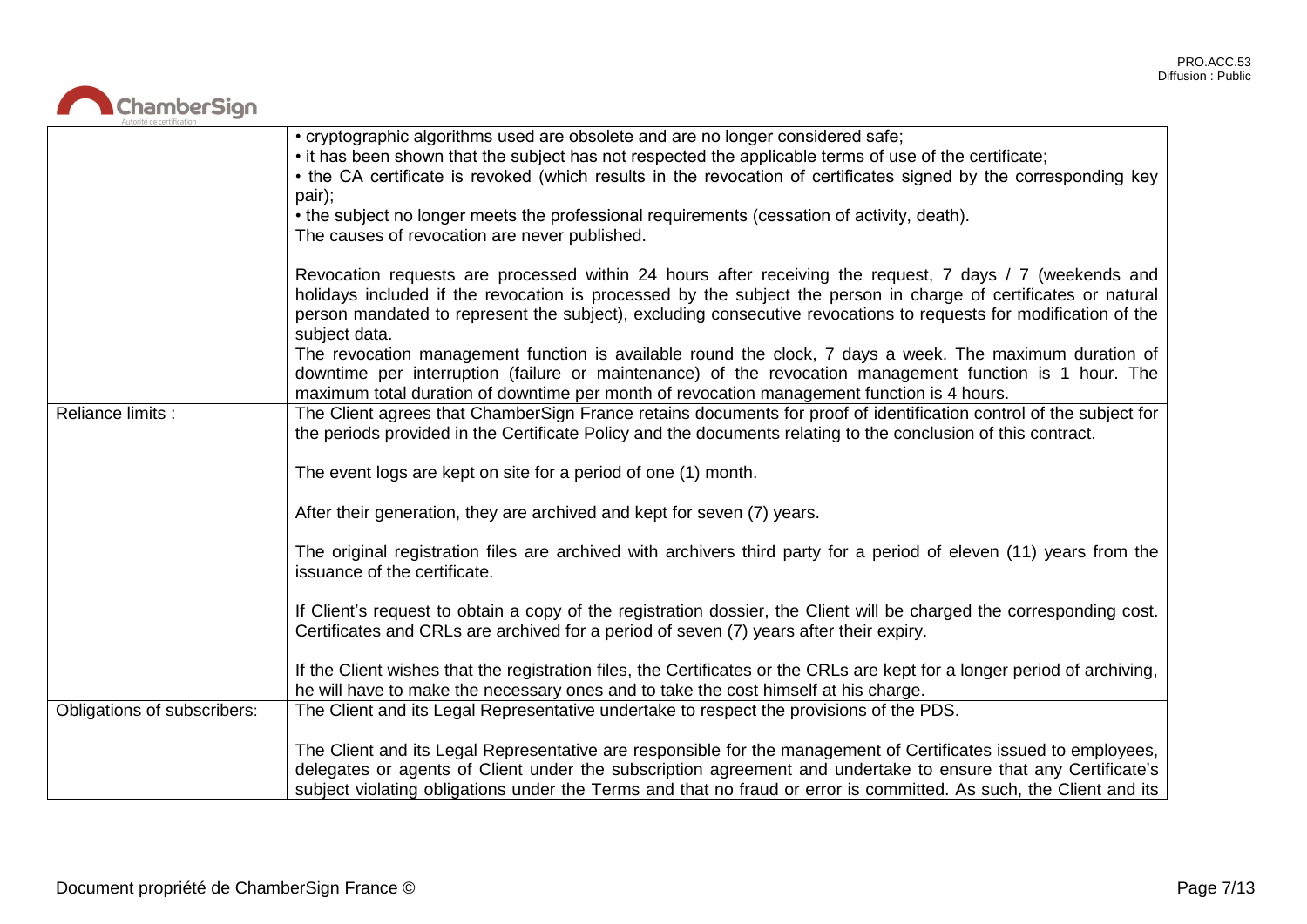

|                                                                | Legal Representative will ensure in particular that the leader:<br>- communicates via the contact point identified herein, the information to create the certificate and any changes<br>during the duration of the certificate;                                                                                                                                                                                                                                                                                                                                                                   |
|----------------------------------------------------------------|---------------------------------------------------------------------------------------------------------------------------------------------------------------------------------------------------------------------------------------------------------------------------------------------------------------------------------------------------------------------------------------------------------------------------------------------------------------------------------------------------------------------------------------------------------------------------------------------------|
|                                                                | - respects the revocation procedure described in Article 9 Revocation of the Certificate;<br>- keeps secret and secure way, confidential data and the physical support of the Certificate.                                                                                                                                                                                                                                                                                                                                                                                                        |
|                                                                | The Client and its Legal Representative undertake to provide all relevant information, accurate and updated for<br>the creation and management of certificates.                                                                                                                                                                                                                                                                                                                                                                                                                                   |
|                                                                | The Client and its Legal Representative undertake to inform the home Registration Authority of any changes to<br>information contained in the certificate by mail with the required supporting documents without delay. The<br>previous certificate will be revoked and a new certificate containing the updated information will be issued.                                                                                                                                                                                                                                                      |
|                                                                | The Client and its Legal Representative vouch for the accuracy of the information provided and completeness of<br>the supporting documents required for registration of the Certificates.                                                                                                                                                                                                                                                                                                                                                                                                         |
|                                                                | The Client and its Legal Representative recognize and accept that the information provided thereunder are kept<br>and used by ChamberSign France to manage certificates as provided by law and in particular those relating to the<br>protection of personal data.                                                                                                                                                                                                                                                                                                                                |
|                                                                | The Client and its Legal Representative acknowledge being informed of the conditions of installation of<br>Certificates ChamberSign France.                                                                                                                                                                                                                                                                                                                                                                                                                                                       |
|                                                                | In particular, the certificate is the subject of a tutorial available on the website of ChamberSign France.                                                                                                                                                                                                                                                                                                                                                                                                                                                                                       |
|                                                                | The Client and its Legal Representative choose hardware and software offering security in line with their<br>requirements for the installation and protection of Certificates and physical media.                                                                                                                                                                                                                                                                                                                                                                                                 |
| Certificate status checking<br>obligations of relying parties: | Acceptors certificates must verify the non-revocation of the certificates on which they will base their confidence.<br>This verification is done by checking the CRL available via the website ChamberSign France, or by querying<br>certificate status online service (OCSP) that incorporates a response "revoked certificate" from the date of end of<br>life certifiat. The revoked certificates are still present in the CRL even after their original expiration date. The<br>service is available 24 hours / 24 and 7 days / 7 via the website ChamberSign France. The maximum duration of |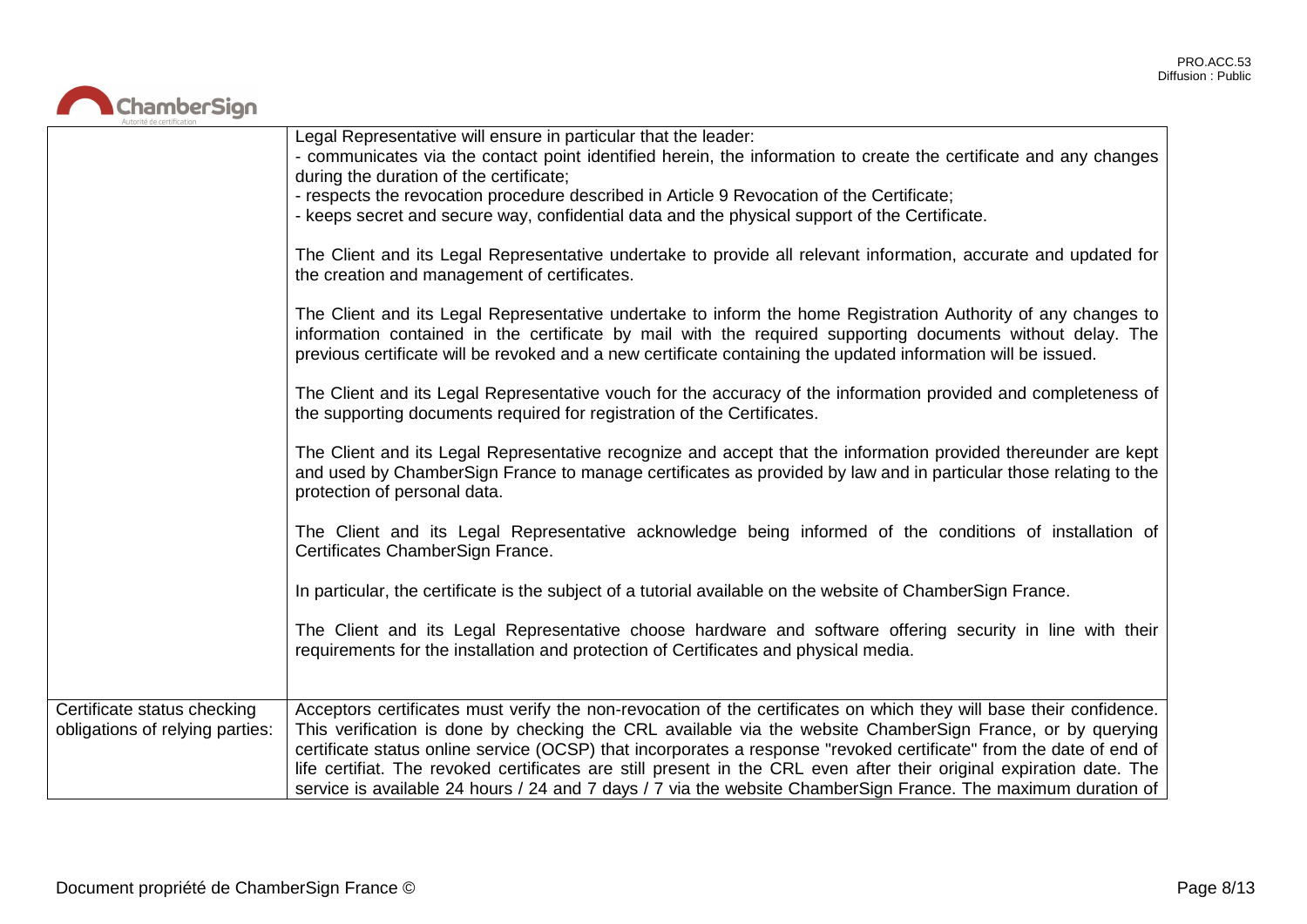

|                                                                  | downtime per interruption (failure or maintenance) of the information based on the status of certificates is 2 hours.<br>The maximum total duration of downtime per month of the information function on certificate status is 8 hours.<br>The maximum response time of the OCSP service received a query on the status of a certificate is 10 seconds<br>from the receipt of the request by the server.       |
|------------------------------------------------------------------|----------------------------------------------------------------------------------------------------------------------------------------------------------------------------------------------------------------------------------------------------------------------------------------------------------------------------------------------------------------------------------------------------------------|
| Limited warranty and<br>disclaimer / Limitation of<br>liability: | ChamberSign France is responsible for the compliance of its Certificate Policy, the requirements issued by the<br>model of CPS.                                                                                                                                                                                                                                                                                |
|                                                                  | ChamberSign France assumes any harmful consequences resulting from non-compliance with its Certificate<br>Policy by itself or one of its components.                                                                                                                                                                                                                                                           |
|                                                                  | ChamberSign France acknowledges liability in case of proven misconduct or negligence of itself or one of its<br>components, whatever their nature and severity, which would result in reading, alteration or misuse of personal<br>data subjects for fraudulent purposes, these data are contained in transit or in the Certificates management<br>applications.                                               |
|                                                                  | ChamberSign France is responsible for maintaining the security level of the technical infrastructure on which it<br>relies to provide its services.                                                                                                                                                                                                                                                            |
|                                                                  | ChamberSign France can not be held liable for damage caused by use of the Certificate beyond the limits of the<br>authorized use.                                                                                                                                                                                                                                                                              |
|                                                                  | Responsibility of ChamberSign France can not be held liable for inaccurate information due to false declarations,<br>false documents or no information of changes in the situation of the Subject, the Legal Representative, or natural<br>person mandated to represent the subject when creating or valid certificate, which the false declaration, false<br>documents or the omission is intentional or not. |
|                                                                  | ChamberSign France assumes no obligation or responsibility for the consequences of delays in transmission,<br>alteration, errors or loss of any email, letter or document, signed or otherwise authenticated.                                                                                                                                                                                                  |
|                                                                  | ChamberSign France does not in any way be held responsible for the contents of files or transactions signed or<br>authenticated using the certificate, the Client and the subject is only vis-a-vis third parties responsible for the<br>content of these shipments.                                                                                                                                           |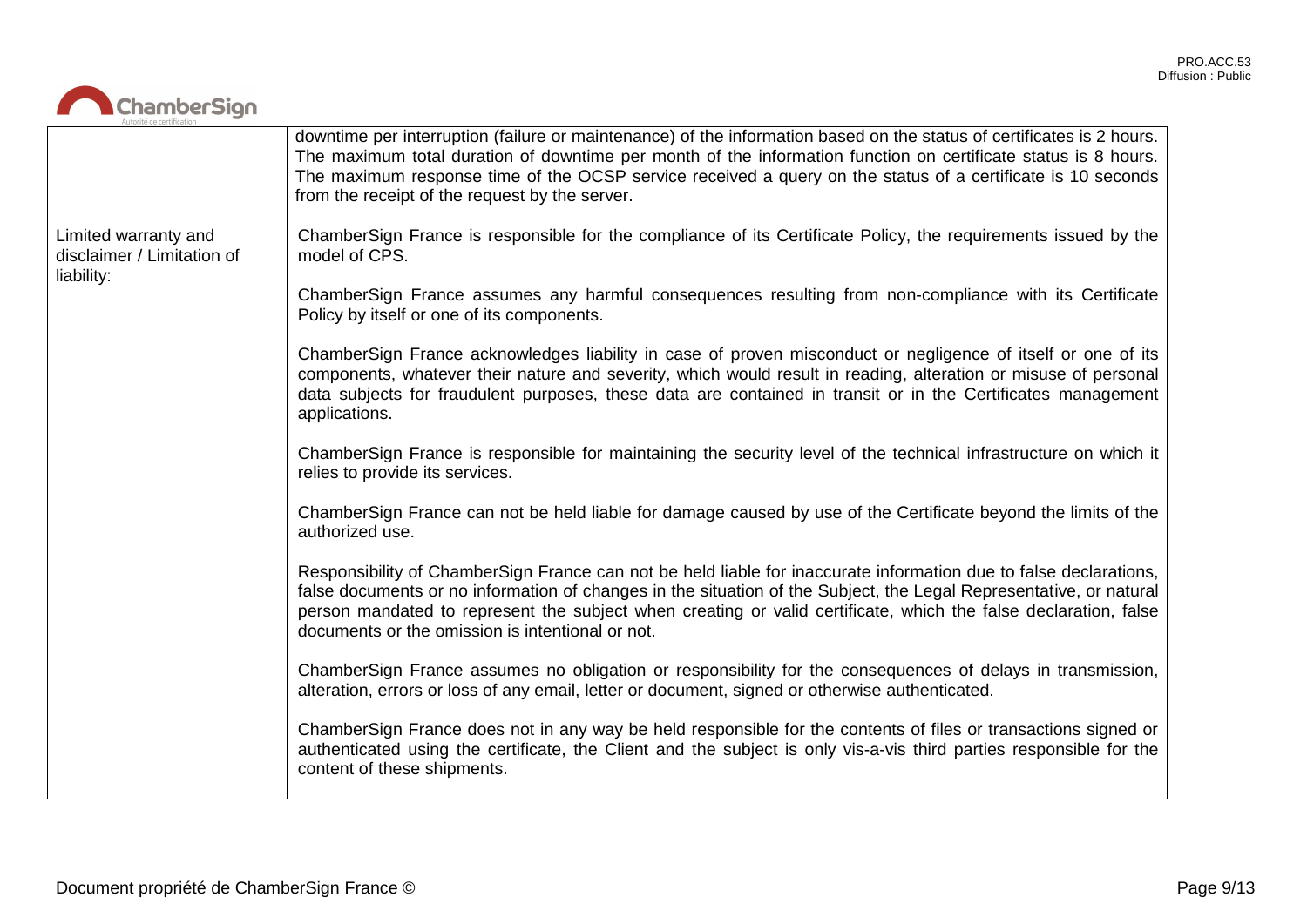

|                                        | ChamberSign France will in no case liable for indirect damage such as, for example, any financial or commercial<br>loss, loss of income or operating, finding their origin or resulting subscription or inherent in the use of certificates<br>issued by ChamberSign France. |
|----------------------------------------|------------------------------------------------------------------------------------------------------------------------------------------------------------------------------------------------------------------------------------------------------------------------------|
|                                        | ChamberSign France assumes no obligation or liability for the use by the Holder of a Certificate not in<br>accordance with the PDS, especially regarding the validity of control procedures certificate during a transaction.                                                |
|                                        | Otherwise, ChamberSign France can not be responsible for phenomena related to normal wear of computer<br>media, including the deterioration of the information given on the said media due to the influence of magnetic<br>fields.                                           |
|                                        | ChamberSign France can not be held liable for such damage related to a disruption or malfunction of services<br>and applications for Certificates User.                                                                                                                      |
|                                        | If the Legal Representative has acquired one or more physical media, ChamberSign France is responsible only<br>for their physical deliverance.                                                                                                                               |
|                                        | Due to the constant evolution of technology and levels of security attached to the standards in force in case of<br>malfunction of the physical media or its associated driver software, the Client must request revocation of the<br>Certificate.                           |
|                                        | ChamberSign France can not be responsible for the use of subject Private Key, who has personal responsibility.<br>Any damage related to the Compromise of the Private Key is the Client.                                                                                     |
|                                        | ChamberSign France can not be held liable due to illicit use of the Certificate once the Client, the Legal<br>Representative, the Certification Agent or the subject has not made a revocation request in accordance with the<br>Terms.                                      |
| Applicable agreements, SPC,<br>PO Box: | The applicable certification policy is published at the following address:<br>https://pc.chambersign.fr/ca3/ChamberSign_France_CA3_RGS.pdf                                                                                                                                   |
| Privacy policy:                        | See Appendix 1                                                                                                                                                                                                                                                               |
| Refund policy:                         | ChamberSign France has subscribed for all of the physical, material and immaterial arising from its business<br>insurance covering the consequences of professional liability.                                                                                               |
|                                        | Under the insurance contract by ChamberSign France, and the limits and conditions of this contract, the subject                                                                                                                                                              |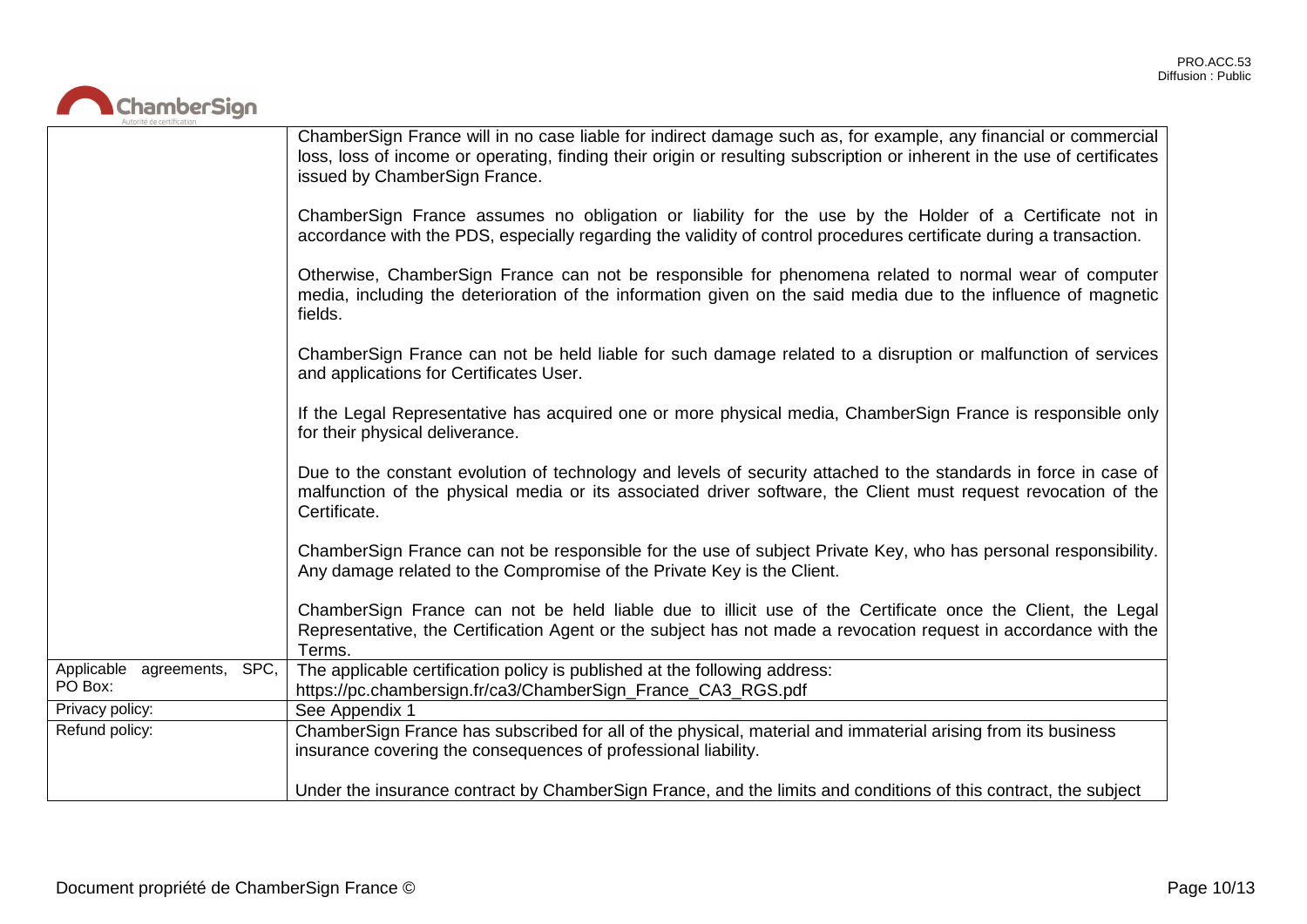

|                                                           | will benefit from the replacement of lost or stolen certificate.                                                                                                                          |
|-----------------------------------------------------------|-------------------------------------------------------------------------------------------------------------------------------------------------------------------------------------------|
| Applicable law, complaints and<br>dispute resolution:     | In case of difficulty of any kind and before any legal proceedings, the parties undertake to implement a<br>conciliation procedure.                                                       |
|                                                           | The parties agree to meet at the initiative of either party within eight days from receipt of the letter requesting<br>conciliation meeting.                                              |
|                                                           | The agenda is set by the party that takes the initiative of reconciliation. The decisions, if adopted by mutual<br>agreement, guaranteed.                                                 |
|                                                           | This clause is legally independent of this Agreement. It continues to apply despite the possible invalidity,<br>resolution, termination or extinction of these contractual relationships. |
|                                                           | Otherwise, jurisdiction is assigned to the French courts.                                                                                                                                 |
|                                                           | These Terms are governed by French law.                                                                                                                                                   |
|                                                           | This is so for the substantive rules and the rules of form and this, notwithstanding the places of performance of<br>the substantive or accessory obligations.                            |
| TSP and repository<br>licenses,<br>trust marks and audit: | Certificates issued are qualified at the RGS. The root certificate of the PKI be downloaded from the website<br>ChamberSign.                                                              |
|                                                           | The user can check the fingerprint of the root certificate on the https://www.keymanagement.chambersign.fr                                                                                |
|                                                           | secure site or by contacting ChamberSign France by phone.<br><b>CRL</b><br>http://crl.chambersign.fr/ca3/ChamberSign_France_CA3_RGS.crl<br>publishing<br>points                           |
|                                                           | are:<br>http://crl.chambersign.tm.fr/ca3/ChamberSign_France_CA3_RGS.crl                                                                                                                   |
|                                                           | CA<br>certificate<br>following<br>address:<br>The<br>downloaded<br>the<br>can<br>be                                                                                                       |
|                                                           | https://pc.chambersign.fr/ca3/ChamberSign_France_CA3_RGS.cer                                                                                                                              |
|                                                           | The OCSP responders can be accessed at: http://ocsp-ca3.chambersign.fr/ChamberSign_France_CA3_RGS<br>http://ocsp-ca3.chambersign.tm.fr/ChamberSign_France_CA3_RGS                         |
|                                                           |                                                                                                                                                                                           |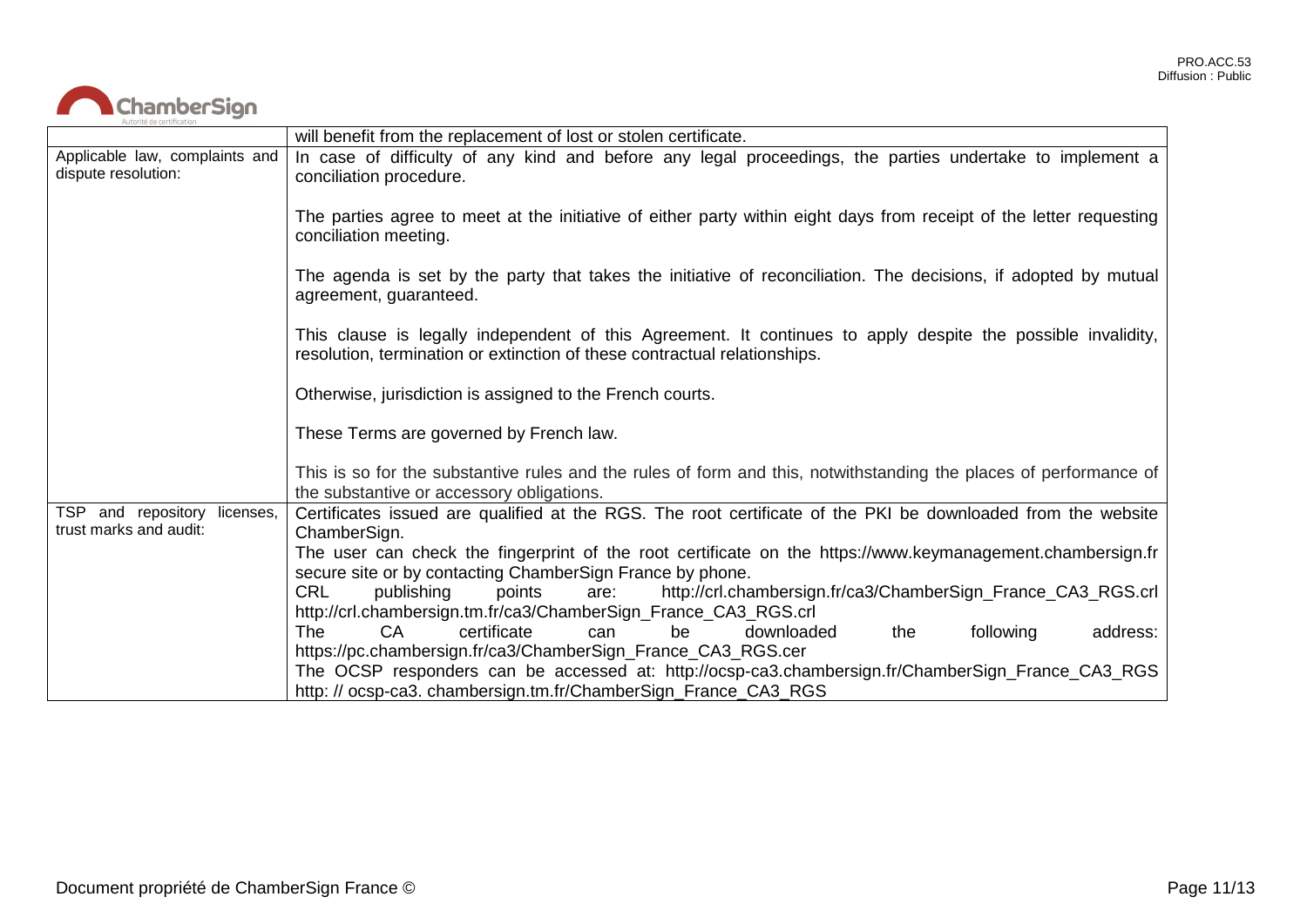

## *1.1.APPENDIX 1. PROTECTION OF PERSONAL DATA*

# **1. PERSONAL DATA**

### *1.2.1.1 PROCESSING OF PERSONAL DATA*

1. Personal data collected by ChamberSign France for the purpose of the issuing and preservation of the certificates will only be processed for the purposes for which they were collected.

2. ChamberSign France declares and warrants that the personal data collected in the context of the present conditions as well as the treatments for which it is responsible or, as the case may be, as a subcontractor, are processed in accordance with the provisions of Law no. 78-17 of 6 January 1978 relating to data, the files and freedoms (amended by the law N ° 2018-493 of June 20, 2018 relating to data, files and freedoms and various provisions concerning the protection of personal data) and Regulation (EU) 2016/679 of the European Parliament and of the Council of 27 April 2016 on the protection of personal data natural persons with regard to the processing of personal data and the free movement of such data and repealing Directive 95/46 / EC.

3. The Customer, the Legal Representative, the Agent of Certification and the Subject are informed that in accordance with the regulation in force, ChamberSign France, as a data processor, or according to the case, the subcontractor, implements a processing of personal data concerning them with the following conditions:

- the provision of certification services by ChamberSign France;

- the management of the access and the operation of the certification services provided by ChamberSign France;

- identification of the Subject;

- authentication of the Subject;

- the issuance, preservation, renewal and revocation of the Certificates and the keys pairs;

- compilation of statistics and the measurement of quality and the satisfaction of the certification services provided by ChamberSign France.

4. The collected data are mandatory. Otherwise, ChamberSign France will be able to provide the certification services.

5. ChamberSign France ensures the confidentiality and the security of data collected within the framework of the present ones. Nevertheless, the data contained in the Certificate are by nature public.

6. The data processed by ChamberSign France are not transferred outside the European Union.

7. The collected data are only intended for the authorized services of ChamberSign France. These data could be transmitted to the technical operator of ChamberSign France, which respects the same policy of confidentiality as ChamberSign France. The data are hereby preserved for the duration of the article 22.

8. The Legal Representative, the Certification Agent and the Subject are informed by these general conditions of use that they have a right of access, rectification, deletion, limitation of